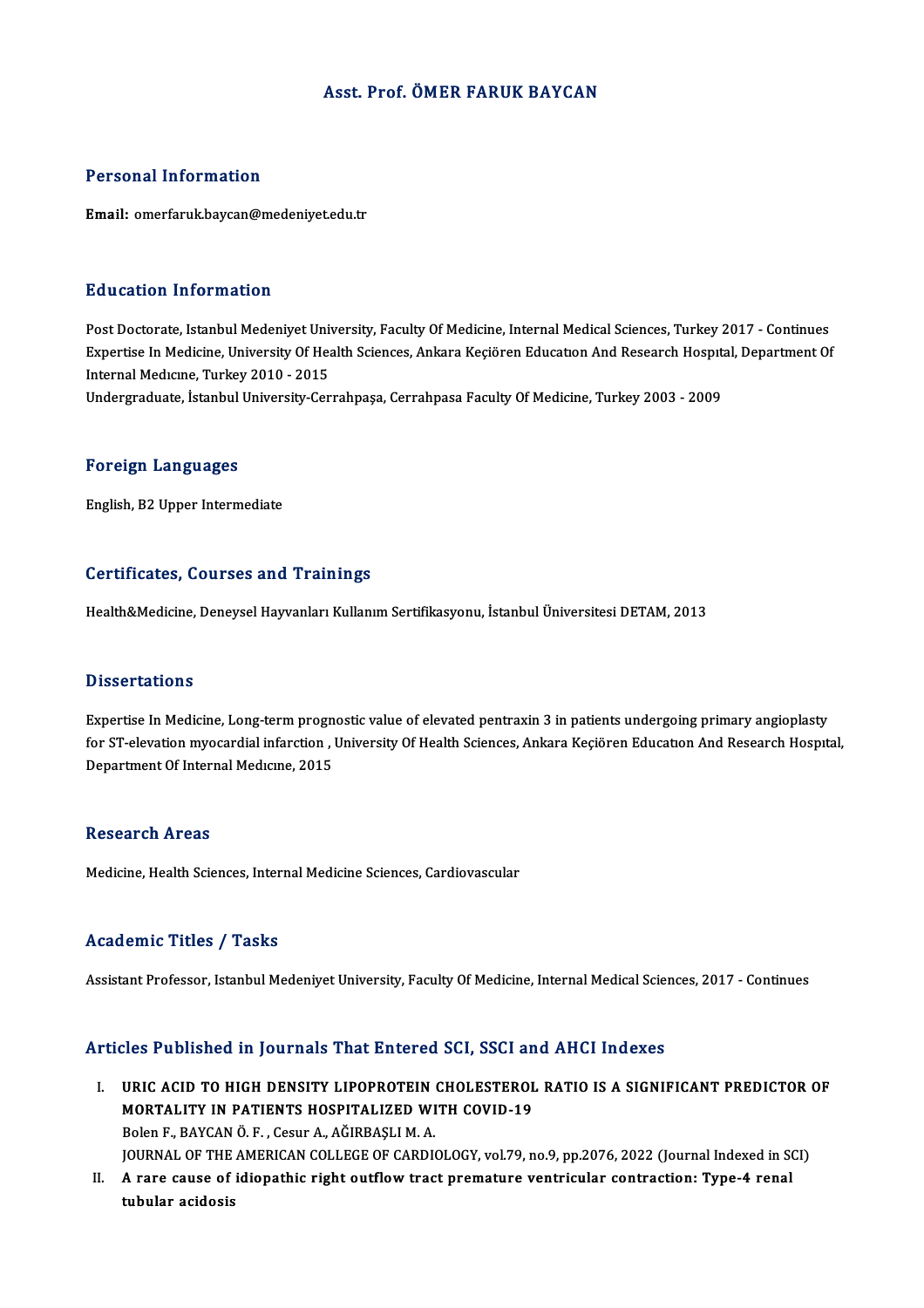ATICI A., TATLISU M. A., BAYCAN Ö. F., Yilmaz Y., ÇALIŞKAN M.

ATICI A., TATLISU M. A. , BAYCAN Ö. F. , Yilmaz Y., ÇALIŞKAN M.<br>PACE-PACING AND CLINICAL ELECTROPHYSIOLOGY, 2022 (Journal Indexed in SCI)<br>Impact of Multimodelity Imaging on the Diagnosia of Laft Ventricular Anie

III. Impact of Multimodality Imaging on the Diagnosis of Left Ventricular Apical Thrombus in Patients after Anterior MI PACE-PACING AND<br>Impact of Multime<br>after Anterior MI

Atici A., Asoglu R., Barman H. A., BAYCAN Ö. F.

EUROPEAN HEART JOURNAL, vol.42, pp.92, 2021 (Journal Indexed in SCI)

Atici A., Asoglu R., Barman H. A. , BAYCAN Ö. F.<br>EUROPEAN HEART JOURNAL, vol.42, pp.92, 2021 (Journal Indexed in SCI)<br>IV. Prognostic significance of cardiac injury in COVID-19 patients with and without coronary artery<br>dise EUROPEA<br>Prognos<br>disease. Prognostic significance of cardiac injury in COVID-19 patients with and without coronary<br>disease.<br>Barman H., Atici A., Sahin I., Alici G., Aktas T., Baycan Ö. F. , Ozturk F., Oflar E., Tugrul S., Yavuz M., et al.<br>Coronary

disease.<br>Barman H., Atici A., Sahin I., Alici G., Aktas T., Baycan Ö. F. , Ozturk F., Oflar E.,<br>Coronary artery disease, vol.32, pp.359-366, 2021 (Journal Indexed in SCI)<br>Flavated D. dimor lavals on admission are associate Barman H., Atici A., Sahin I., Alici G., Aktas T., Baycan Ö. F. , Ozturk F., Oflar E., Tugrul S., Yavuz M., et al.<br>Coronary artery disease, vol.32, pp.359-366, 2021 (Journal Indexed in SCI)<br>V. Elevated D-dimer levels on ad

- Coronary artery disease, vol.32, pp.359-366, 2021 (Journal Indexed in SCI)<br>Elevated D-dimer levels on admission are associated with severity and increased risk of mortality in<br>COVID-19: A systematic review and meta-analysi Gungor B., Atici A., Baycan O. F., Alici G., Ozturk F., Tugrul S., Asoglu R., Cevik E., Sahin I., BARMAN H. A. COVID-19: A systematic review and meta-analysis<br>Gungor B., Atici A., Baycan O. F. , Alici G., Ozturk F., Tugrul S., Asoglu R., Cevik E., Sahin I., BARMAN H. A<br>AMERICAN JOURNAL OF EMERGENCY MEDICINE, vol.39, pp.173-179, 202 Gungor B., Atici A., Baycan O. F., Alici G., Ozturk F., Tugrul S., Asoglu R., Cevik E., Sahin I., BARMAN H. A<br>AMERICAN JOURNAL OF EMERGENCY MEDICINE, vol.39, pp.173-179, 2021 (Journal Indexed in SCI)<br>VI. Echocardiographic
- AMERICAN JOURNAL OF EMERGENCY MEDICINE, vol.39, pp.173-179, 2021 (Journal Indexed in SCI)<br>Echocardiographic features of patients with COVID-19 infection: a cross-sectional study<br>Barman H. A. , Atici A., Tekin E. A. , Bayca Echocardiographic features of patients with COVID-19 infection: a cross-sectiona<br>Barman H. A. , Atici A., Tekin E. A. , Baycan O. F. , Alici G., Meric B. K. , Sit O., Genc O., Er F., Gun<br>INTERNATIONAL JOURNAL OF CARDIOVASC Barman H. A., Atici A., Tekin E. A., Baycan O. F., Alici G., Meric B. K., Sit O., Genc O., Er F., Gui<br>INTERNATIONAL JOURNAL OF CARDIOVASCULAR IMAGING, 2020 (Journal Indexed in SCI)<br>VII. Serum Asymmetric Dimethylarginine Le
- INTERNATIONAL JOURNAL OF CARDIOVASCULAR IMAGING, 2020 (Journal Indexed in SCI)<br>Serum Asymmetric Dimethylarginine Levels in Patients with Vasovagal Syncope.<br>Atıcı A., Aciksari G., Baycan Ö. F. , Barman H., Sonsöz M., Sahin Serum Asymmetric Dimethylarginine Levels in Patients with Vasovaga<br>Atıcı A., Aciksari G., Baycan Ö. F. , Barman H., Sonsöz M., Sahin M., Asoglu R., Den<br>Medicina (Kaunas, Lithuania), vol.55, 2019 (Journal Indexed in SCI Exp Atıcı A., Aciksari G., Baycan Ö. F. , Barman H., Sonsöz M., Sahin M., Asoglu R., Demirkıran A., Kul Ş., Gungor B., et al.<br>Medicina (Kaunas, Lithuania), vol.55, 2019 (Journal Indexed in SCI Expanded)<br>VIII. Multilayer longit
- Medicina (Kaunas, Lithuania), vol.55, 2019 (Journal Indexed in SCI Expanded)<br>Multilayer longitudinal strain can help predict the development of no-reflow in patients with acute<br>coronary syndrome without ST elevation. Multilayer longitudinal strain can help predict the development of no-reflow in patients with a<br>coronary syndrome without ST elevation.<br>Atıcı A., Barman H., Erturk E., Baycan Ö. F. , Fidan S., Demirel K., Asoglu R., Demir coronary syndrome without ST elevation.<br>Atıcı A., Barman H., Erturk E., Baycan Ö. F. , Fidan S., Demirel K., Asoglu R., Demir K., Ozturk F., Elitok A., et a<br>The international journal of cardiovascular imaging, vol.35, pp.1 The international journal of cardiovascular imaging, vol.35, pp.1811-1821, 2019 (Journal Indexed in SCI)
- IX. Effect of age and gender differences on high-sensitive troponin T measurement in the diagnosis of acute myocardial infarction Effect of age and gender differences on high-sensitive troponin T measurement in the diagnosis of<br>acute myocardial infarction<br>Isiksacan N., Biyik I., Opan S., Caglar F. N. T. , Erturk M., Yazan S., Kasapoglu P., Karabulut

a<mark>cute m</mark><br>Isiksacar<br>R. , et al.<br>IOUPNAI Isiksacan N., Biyik I., Opan S., Caglar F. N. T. , Erturk M., Yazan S., Kasapoglu P., Karabulut D., K<br>R. , et al.<br>JOURNAL OF LABORATORY MEDICINE, vol.43, no.1, pp.35-40, 2019 (Journal Indexed in SCI)<br>Comparison of high son

JOURNAL OF LABORATORY MEDICINE, vol.43, no.1, pp.35-40, 2019 (Journal Indexed in SCI)

R. , et al.<br>JOURNAL OF LABORATORY MEDICINE, vol.43, no.1, pp.35-40, 2019 (Journal Indexed in SCI)<br>X. Comparison of high sensitive and conventional troponin assays in diagnosis of acute myocardial<br>infarction Comparison of high sensitive and conventional troponin assays in diagnosis of acute myocardial<br>infarction<br>Isiksacan N., Biyik I., Erturk M., Koser M., Karakurt H., Ozalp B., Baycan Ö. F. , Yildirim M. R. , Yazan S., Akturk

infarction<br>Isiksacan N., Biyik I., Erturk M., Koser M., Karakurt H., Ozalp B., Baycan Ö. F. , Yildirim M. R. , Yazan S., Akturk I. F.<br>TURKISH JOURNAL OF BIOCHEMISTRY-TURK BIYOKIMYA DERGISI, vol.42, no.1, pp.77-85, 2017 (Jo Isiksaca<br>TURKIS<br>in SCI)<br>Long t TURKISH JOURNAL OF BIOCHEMISTRY-TURK BIYOKIMYA DERGISI, vol.42, no.1, pp.77-85, 2017 (Journal Indexed<br>in SCI)<br>XI. Long-term prognostic value of elevated pentraxin 3 in patients undergoing primary angioplasty for<br>ST elevati

in SCI)<br>Long-term prognostic value of elev<br>ST-elevation myocardial infarction.<br>Alvul O. Baygan Ö. E., Bulut U. Samung Long-term prognostic value of elevated pentraxin 3 in patients undergoing primary angioplasty fo<br>ST-elevation myocardial infarction.<br>Akgul O., Baycan Ö. F. , Bulut U., Somuncu M., Pusuroglu H., Ozyilmaz S., Gul M., Demir A

ST-elevation myocardial infarction.<br>Akgul O., Baycan Ö. F. , Bulut U., Somuncu M., Pusuroglu H., Ozyilmaz S., Gu<br>Coronary artery disease, vol.26, pp.592-7, 2015 (Journal Indexed in SCI)<br>Predistive value of a fragmented OBS

Akgul O., Baycan Ö. F. , Bulut U., Somuncu M., Pusuroglu H., Ozyilmaz S., Gul M., Demir A., Yılmaz E., Yazan S., et al.<br>Coronary artery disease, vol.26, pp.592-7, 2015 (Journal Indexed in SCI)<br>XII. Predictive value of a fr Coronary artery disease, vol.26, pp.5<br>Predictive value of a fragmented<br>elevation myocardial infarction.<br>Algul O. Hyarel H. Busuregh: H. Sur Predictive value of a fragmented QRS complex in patients undergoing primary angioplasty for S'<br>elevation myocardial infarction.<br>Akgul O., Uyarel H., Pusuroglu H., Surgit O., Turen S., Erturk M., Ayhan E., Bulut U., Baycan

elevation myocardial infarction.<br>Akgul O., Uyarel H., Pusuroglu H., Surgit O., Turen S., Erturk M., Ayhan E., Bulut U., Baycan Ö. F. , Demir A.<br>Annals of noninvasive electrocardiology : the official journal of the Internat Akgul O., Uyarel H., Pusuroglu H., Surgit O., Turen S., Erturk M., Ayhan E., Bulut U., Bay<br>Annals of noninvasive electrocardiology : the official journal of the International Soci<br>Noninvasive Electrocardiology, Inc, vol.20

## Annals of noninvasive electrocardiology : the official journal of the International Society for Holter and<br>Noninvasive Electrocardiology, Inc, vol.20, pp.263-72, 2015 (Journal Indexed in SCI)<br>XIII. Effects of percutaneous Noninvasiv<br>**Effects of**<br>functions. Effects of percutaneous closure of atrial septal defect on left atrial mechanical and cono<br>functions.<br>Aslan M., Erturk M., Turen S., Uzun F., Surgit O., Ozbay O., Rifat Y., Faruk B., Uygur B., Yildirim A., et al.<br>European

Aslan M., Erturk M., Turen S., Uzun F., Surgit O., Ozbay O., Rifat Y., Faruk B., Uygur B., Yildirim A., et al.<br>European heart journal cardiovascular Imaging, vol.15, pp.1117-24, 2014 (Journal Indexed in SCI) Aslan M., Erturk M., Turen S., Uzun F., Surgit O., Ozbay O., Rifat Y., Faruk B., Uygur B., Yildirim A., et al.<br>European heart journal cardiovascular Imaging, vol.15, pp.1117-24, 2014 (Journal Indexed in SCI)<br>XIV. Predictiv

European heart journal cardiovascul<br>Predictive Value of Elevated Urion<br>Elevation Myocardial Infarction.<br>Algul O. Uropel H. Busuneglu H. Cul Predictive Value of Elevated Uric Acid in Turkish Patients Undergoing Primary Angioplasty fo<br>Elevation Myocardial Infarction.<br>Akgul O., Uyarel H., Pusuroglu H., Gul M., Isiksacan N., Turen S., Erturk M., Surgit O., Cetin M

Elevation Myocardial Infarction.<br>Akgul O., Uyarel H., Pusuroglu H., Gul M., Isiksacan N., Turen S., Erturk M., Surgit O., Cetin M., Bulut U., et al.<br>Acta Cardiologica Sinica, vol.30, pp.119-27, 2014 (Journal Indexed in SCI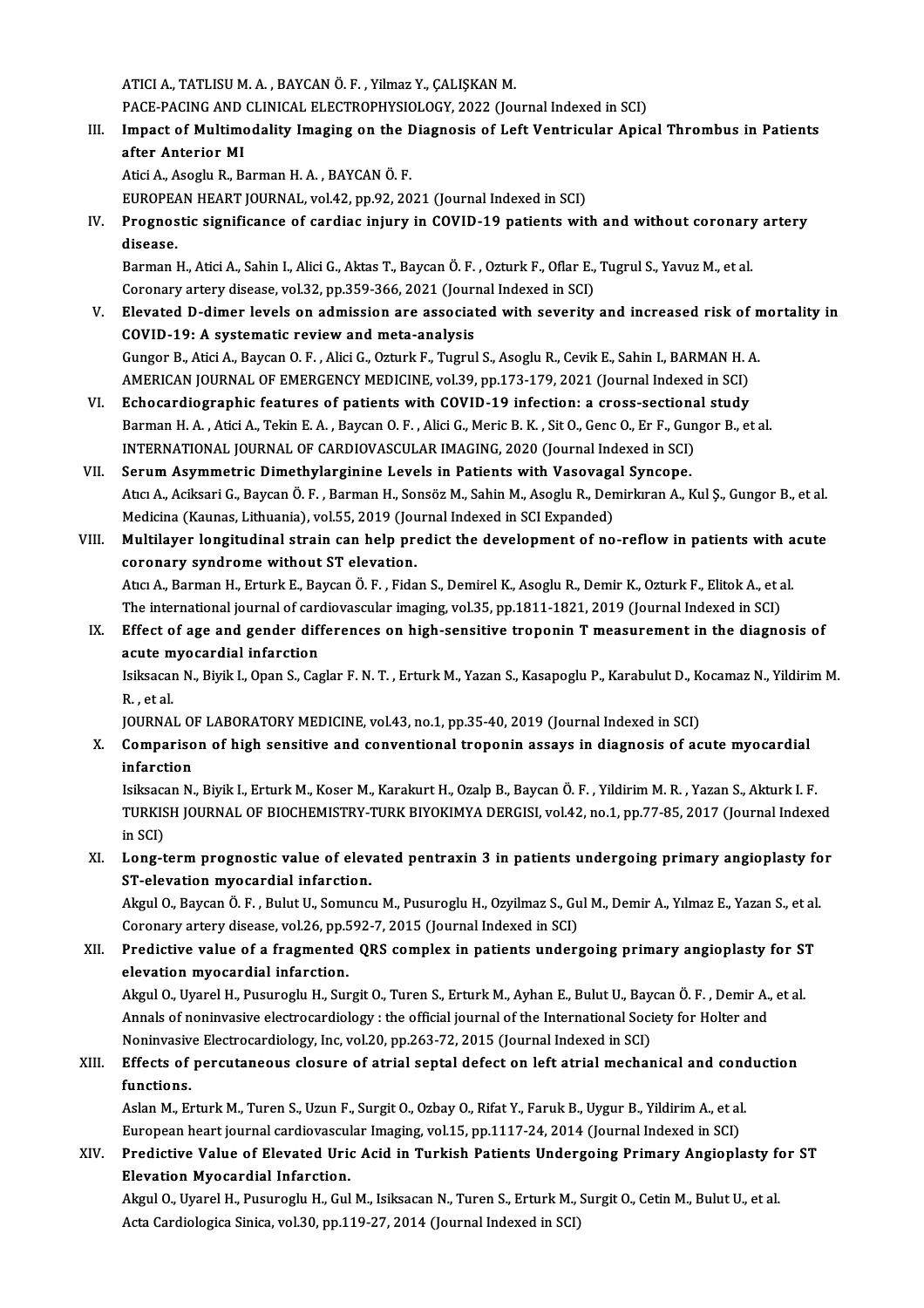- XV. The short-term outcomes of MitraClip implantation:. single-center experience in Turkey The short-term outcomes of MitraClip implantation:. single-center experience in Turkey<br>Aksu H. U. , Uslu N., Aksu H., Baycan Ö. F. , Erturk M., Eksik A., Gul M., Binbas F. B. , Erol M. K. , Bakir I<br>TURK COCUS KALR DAMAR CE TURK GOGUS KALP DAMAR CERRAHISI DERGISI-TURKISH JOURNAL OF THORACIC AND CARDIOVASCULAR Aksu H. U. , Uslu N., Aksu H., Baycan Ö. F. , Erturk M., Eksik A., Gu<br>TURK GOGUS KALP DAMAR CERRAHISI DERGISI-TURKISH JOUR<br>SURGERY, vol.22, no.1, pp.43-49, 2014 (Journal Indexed in SCI)<br>Predistive vol.12 of alevated D. dim TURK GOGUS KALP DAMAR CERRAHISI DERGISI-TURKISH JOURNAL OF THORACIC AND CARDIOVASCULAR<br>SURGERY, vol.22, no.1, pp.43-49, 2014 (Journal Indexed in SCI)<br>XVI. Predictive value of elevated D-dimer in patients undergoing primary
- SURGERY, vol.22, no.1, pp.43-49, 2014 (Journal Indexed in SCI)<br>Predictive value of elevated D-dimer in patients underg<br>myocardial infarction. Predictive value of elevated D-dimer in patients undergoing primary angioplasty for ST elevanty<br>myocardial infarction.<br>Akgul O., Uyarel H., Pusuroglu H., Gul M., Isiksacan N., Turen S., Erturk M., Surgit O., Cetin M., Bulu

Blood coagulation & amp; fibrinolysis : an international journal in haemostasis and thrombosis, vol.24, pp.704-10,<br>2013 (Journal Indexed in SCI) Akgul O., Uyarel H., Pusuroglu H., Gul M., Isiksacan N., Turen S., Erturk M., Surgit O., Cetin M., Bulut U., et al. Blood coagulation & fibrinolysis : an international journal in haemostasis and thrombosis, vol.24, pp.704-10,<br>2013 (Journal Indexed in SCI)<br>XVII. Predictive value of elevated cystatin C in patients undergoing primary a

2013 (Journal Indexed in<br>Predictive value of ele<br>myocardial infarction. Predictive value of elevated cystatin C in patients undergoing primary angioplasty for ST-ele<br>myocardial infarction.<br>Akgul O., Uyarel H., Ergelen M., Pusuroglu H., Gul M., Turen S., Bulut U., Baycan Ö. F. , Ozal E., Cetin

myocardial infarction.<br>Akgul O., Uyarel H., Ergelen M., Pusuroglu H., Gul M., Turen S., Bulut U., Baycan Ö. F. , Ozal E., Cetin M., et al.<br>Journal of critical care, vol.28, 2013 (Journal Indexed in SCI) Akgul O., Uyarel H., Ergelen M., Pusuroglu H., Gul M., Turen S., Bulut U., Baycan Ö. F. , Ozal E., Cetin M., et al.<br>Journal of critical care, vol.28, 2013 (Journal Indexed in SCI)<br>XVIII. Prognostic value of elevated mean p

Journal of critical care, vol.28, 2013 (Journal of critical infarction.<br>ST-elevation myocardial infarction.<br>Algul O. Uranal H. Busuneglu H. Gul M. Prognostic value of elevated mean platelet volume in patients undergoing primary angioplas<br>ST-elevation myocardial infarction.<br>Akgul O., Uyarel H., Pusuroglu H., Gul M., Isiksacan N., Turen S., Erturk M., Surgit O., Cetin

ST-elevation myocardial infarction.<br>Akgul O., Uyarel H., Pusuroglu H., Gul M., Isiksacan N., Turen S., Erturk M., Surgit O., Cetin M., Bulut U., et al.<br>Acta cardiologica, vol.68, pp.307-14, 2013 (Journal Indexed in SCI)

### Articles Published in Other Journals

- I. Catheter-basedmanagement of a catheterization related stroke KUL Ş., TATLISU M. A., Yilmaz Y., BAYCAN Ö. F., ÇALIŞKAN M. Catheter-based management of a catheterization related stroke<br>KUL Ş., TATLISU M. A. , Yilmaz Y., BAYCAN Ö. F. , ÇALIŞKAN M.<br>NORTHERN CLINICS OF ISTANBUL, vol.7, no.5, pp.519-522, 2020 (Journal Indexed in ESCI)<br>The Impact o
- II. The Impact of Plasma Glucose Levels on In-Hospital and Long-Term Mortality in Non-Diabetic<br>Patients with ST-Segment Elevation Myocardial Infarction Patients NORTHERN CLINICS OF ISTANBUL, vol.7, no.5, pp.519-522, 2020 (Journal In<br>The Impact of Plasma Glucose Levels on In-Hospital and Long-Terr<br>Patients with ST-Segment Elevation Myocardial Infarction Patients<br>TATLISUM A., KAYA A The Impact of Plasma Glucose Levels on In-Hospital and Long-Term<br>Patients with ST-Segment Elevation Myocardial Infarction Patients<br>TATLISU M. A., KAYA A., Keskin M., BAYCAN Ö. F., Kayapinar O., ÇALIŞKAN M.<br>KONURALE TIP DER Patients with ST-Segment Elevation Myocardial Infarction Patients<br>TATLISU M. A. , KAYA A., Keskin M., BAYCAN Ö. F. , Kayapinar O., ÇALIŞKAN M.<br>KONURALP TIP DERGISI, vol.12, no.1, pp.55-60, 2020 (Journal Indexed in ESCI)<br>Se TATLISU M. A., KAYA A., Keskin M., BAYCAN Ö. F., Kayapinar O., ÇALIŞ<br>KONURALP TIP DERGISI, vol.12, no.1, pp.55-60, 2020 (Journal Indexed<br>III. Serum prolidase activity in patients with cardiac syndrome X<br>Agiltani C. Demir B
- KONURALP TIP DERGISI, vol.12, no.1, pp.55-60, 2020 (Journal Indexed in ESCI)<br>Serum prolidase activity in patients with cardiac syndrome X<br>Aciksari G., Demir B., Uygun T., Gedikbasi A., Kutlu O., ATICI A., BAYCAN Ö. F. , Ko Serum prolidase activity in patients with cardiac syndrome X<br>Aciksari G., Demir B., Uygun T., Gedikbasi A., Kutlu O., ATICI A., BAYCAN Ö. F. , Kocak M., KUL<br>NORTHERN CLINICS OF ISTANBUL, vol.7, no.5, pp.471-477, 2020 (Jour NORTHERN CLINICS OF ISTANBUL, vol.7, no.5, pp.471-477, 2020 (Journal Indexed in ESCI)
- IV. Lipid profile, atherogenic indices, and their relationship with epicardial fat thickness and carotid Lipid profile, atherogenic indices, and their relationship with epicardial fat thickness and carotid<br>intima-media thickness in celiac disease<br>Caliskan Z., Demircioglu K., Sayar S., Kahraman R., Caklili O., Ozcan F. B. , Ko i<mark>ntima-medi</mark><br>Caliskan Z., De<br>ÇALIŞKAN M.<br>NOPTHEPN C Caliskan Z., Demircioglu K., Sayar S., Kahraman R., Caklili O., Ozcan F. B. , Kostek O., BAYCAN (<br>CALISKAN M.<br>NORTHERN CLINICS OF ISTANBUL, vol.6, no.3, pp.242-247, 2019 (Journal Indexed in ESCI)<br>Correlations between bemat CALISKAN M.<br>NORTHERN CLINICS OF ISTANBUL, vol.6, no.3, pp.242-247, 2019 (Journal Indexed in ESCI)<br>V. Correlations between hematological indicators and other known markers in acute coronary<br>syndromes
- NORTHERN<br>Correlation<br>syndromes<br>Ertürk M. Tu V. Correlations between hematological indicators and other known markers in acute coronary<br>syndromes<br>Ertürk M., Turhan Caglar F. N. , Bıyık I., Işıksaçan N., Yazan S., Yıldırım M. R. , Baycan Ö. F.

e-journal of cardiovascular medicine, vol.5, no.4, pp.67-74, 2017 (Refereed Journals of Other Institutions)

Ertürk M., Turhan Caglar F. N. , Bıyık I., Işıksaçan N., Yazan S., Yıldırım M. R. , Baycan Ö. F.<br>e-journal of cardiovascular medicine, vol.5, no.4, pp.67-74, 2017 (Refereed Journals of Other Institutions)<br>VI. GRACE and TIM e-journal of cardiovascular medicine, vo<br>GRACE and TIMI scores in predictin<br>ST elevation myocardial infarction<br>Öner E. Görgülü S. Algu H. Baycan Ö. E GRACE and TIMI scores in predicting the exte<br>ST elevation myocardial infarction<br>Öner E., Görgülü Ş., Aksu H., Baycan Ö. F. , Ertürk M.<br>Disle T:n Dergisi vel 42, no.2, nn 170, 174, 2015 (Ne

ST elevation myocardial infarction<br>Öner E., Görgülü Ş., Aksu H., Baycan Ö. F. , Ertürk M.<br>Dicle Tıp Dergisi, vol.42, no.2, pp.170-174, 2015 (National Refreed University Journal)

### Books&Book Chapters

I. periferik vasküler hastalık/periprosedürel antitrombotik tedavi es & Book<br>periferik va<br>Baycan Ö. F.<br>in patefizyo

Baycan Ö. F.<br>in: patofizyolojiden tedaviye trombokardiyoloji, İbrahim Halil Tanboğa, Editor, Nobel Yayın Dağıtım, İstanbul,